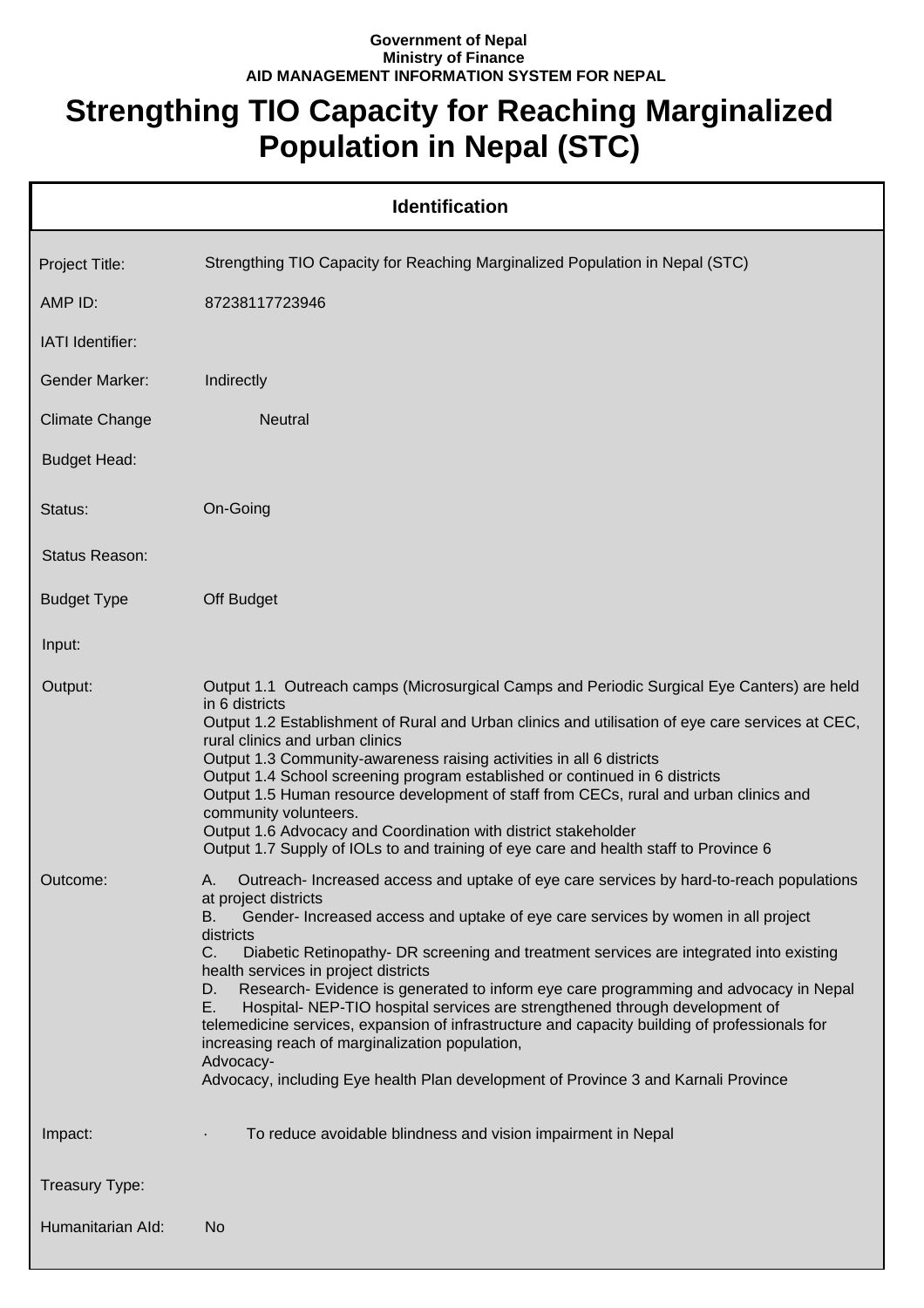| Location        |            |
|-----------------|------------|
| Location        | Percentage |
| Bagmati Pradesh | 100.0%     |

| <b>National Plan</b>                                                                    |            |
|-----------------------------------------------------------------------------------------|------------|
| Program                                                                                 | Percentage |
| [Health and Nutrition ] [Social Development Policy ] [National Development Plan (NDP) ] | 100.0%     |

| <b>Sector</b>                        |            |
|--------------------------------------|------------|
| Sector                               | Percentage |
| Nepal Sector Classification HEALTH 0 | 100.0%     |

| <b>Implementing/Executing Agency</b> |        |  |
|--------------------------------------|--------|--|
| Donor                                |        |  |
| The Fred Hollows Foundation          | 0.0%   |  |
| <b>Responsible Organization</b>      |        |  |
| Ministry of Health and Population    | 100.0% |  |
| <b>Executing Agency</b>              |        |  |
| The Fred Hollows Foundation          | 100.0% |  |
| <b>Implementing Agency</b>           |        |  |
| <b>NGOs</b>                          | 100.0% |  |

| <b>Funding</b>                     |                       |                    |                               |            |                     |
|------------------------------------|-----------------------|--------------------|-------------------------------|------------|---------------------|
| Transaction<br>Date                | Type of<br>Assistance | Mode of<br>Payment | Post Earthquake<br>Assistance | Commitment | <b>Disbursement</b> |
| <b>The Fred Hollows Foundation</b> |                       |                    |                               |            |                     |
| <b>UNDISBURSED BALANCE</b>         |                       |                    | null                          |            |                     |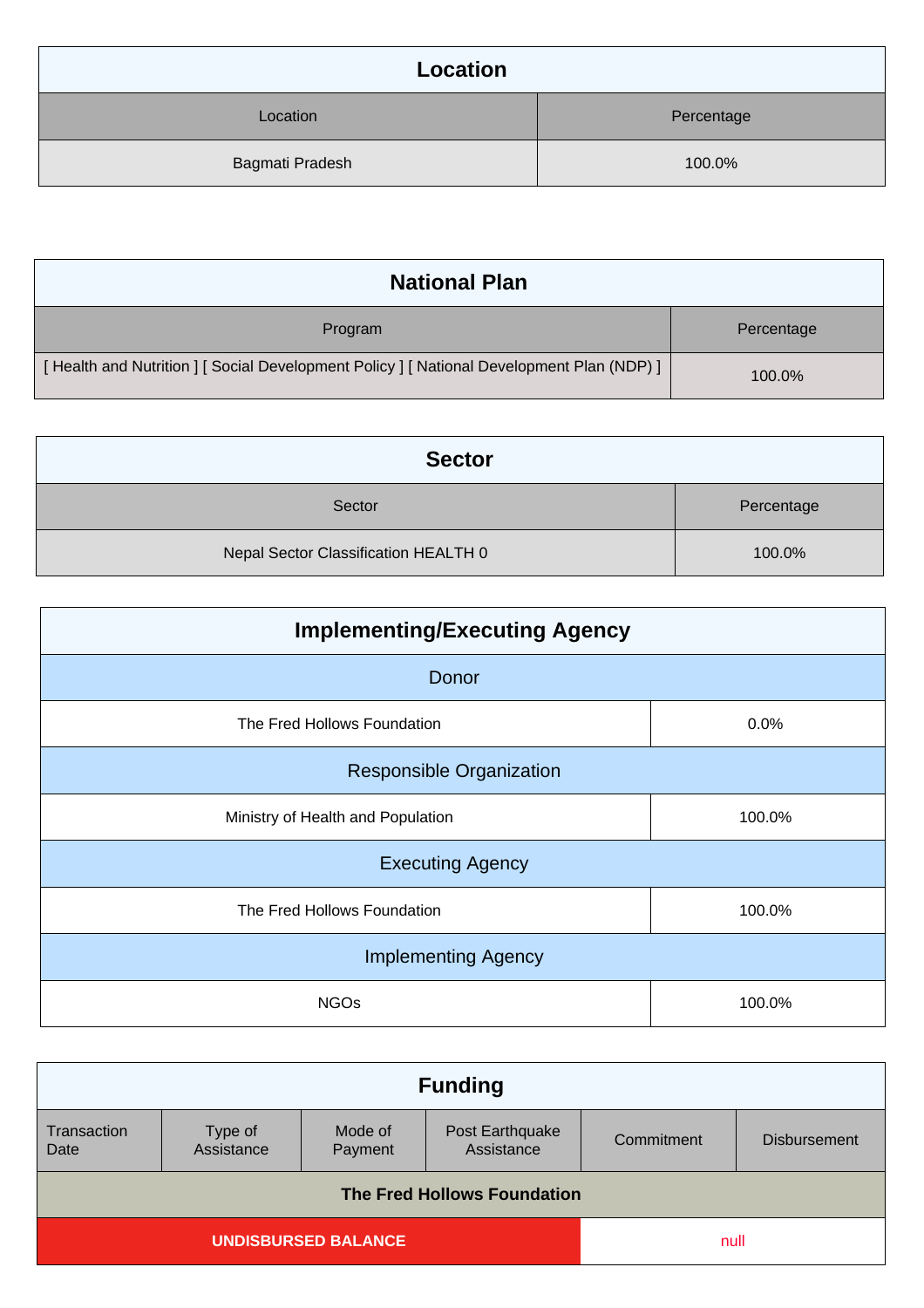| Transaction<br>Date                 | Type of<br>Assistance | Mode of<br>Payment    | Post Earthquake<br>Assistance | Commitment | <b>Disbursement</b> |
|-------------------------------------|-----------------------|-----------------------|-------------------------------|------------|---------------------|
|                                     |                       |                       | <b>Actual</b>                 |            |                     |
| 12/31/2019                          | Grant Aid             | <b>Direct Payment</b> | N <sub>o</sub>                | 0          | 305,084             |
| 1/7/2020                            | Grant Aid             | <b>Direct Payment</b> | No                            | 1,515,800  |                     |
| 6/30/2020                           | Grant Aid             | <b>Direct Payment</b> | No                            | Ю          | 111,581             |
| 12/31/2020                          | Grant Aid             | <b>Direct Payment</b> | N <sub>o</sub>                | 0          | 313,485             |
| 6/30/2021                           | Grant Aid             | <b>Direct Payment</b> | No                            | 0          | 144,644             |
| 12/31/2021                          | Grant Aid             | <b>Direct Payment</b> | No                            | 0          | 341,025             |
| <b>Total</b>                        |                       |                       | 1,515,800                     | 1,215,815  |                     |
| Total (The Fred Hollows Foundation) |                       |                       | 1,515,800                     | 1,215,815  |                     |
| <b>UNDISBURSED BALANCE</b>          |                       |                       | 299,985                       |            |                     |

|                                | <b>Progress Achieved</b> |
|--------------------------------|--------------------------|
| Progress Achieved:             |                          |
| Key Problems:                  |                          |
| Steps Taken to Solve Problems: |                          |